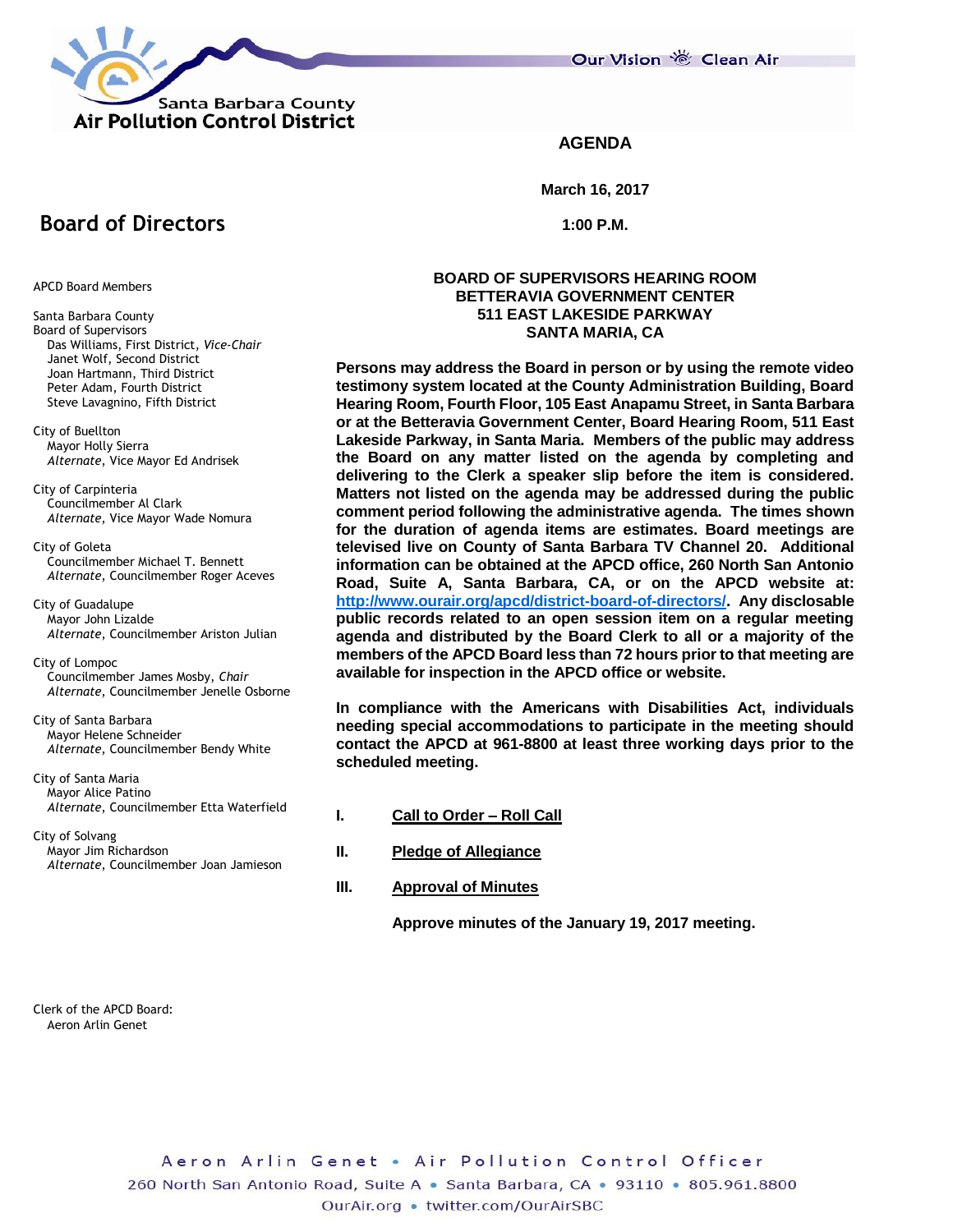# **IV. ADMINISTRATIVE ITEMS**

**Approved by vote on one motion. These items read only on request of Board members.**

#### **A-1) Notice of Violation Reports**

**Receive and file the summary of notices of violation issued and penalty revenue received during the months of January and February 2017.**

## **A-2) Grant Programs**

**Receive and file an update on the Old Car Buy Back Program for vehicles retired during the period of January 2, 2017 through March 1, 2017.**

#### **A-3) APCD Community Advisory Council Meeting Minutes**

**Receive and file the minutes from the August 10, 2016 meeting of the APCD Community Advisory Council.**

#### **A-4) District Office Space**

**Consider the following actions:**

- **a) Execute a Lease Agreement between the Santa Barbara County Air Pollution Control District and Acquistapace Ranches, LLC for the purposes of extending the existing tenancy of 301 East Cook Street, Santa Maria; and**
- **b) Authorize the Air Pollution Control Officer to negotiate the lease termination for the Aegis building with the County of Santa Barbara, located at 260 North San Antonio Road, Santa Barbara.**

## **A-5) Air Pollution Control Officer Travel Reimbursements**

**Authorize the Administrative Manager to process and approve or deny all Air Pollution Control Officer (APCO) travel reimbursements according to the District's standard travel reimbursement process and procedure.**

# **V. PUBLIC COMMENT PERIOD**

**Persons desiring to address the APCD Board on any subject within the jurisdiction of the Board that is not included as part of the agenda must complete and deliver to the Clerk the "Request to Speak" form which is available at the Hearing Room entrance prior to the commencement of this comment period. Comments shall be limited to fifteen minutes, divided among those desiring to speak, but no person shall speak longer than three minutes.**

## **VI. DIRECTOR'S REPORT**

**Oral report by the Air Pollution Control Officer on any current topics of concern to the Board.**